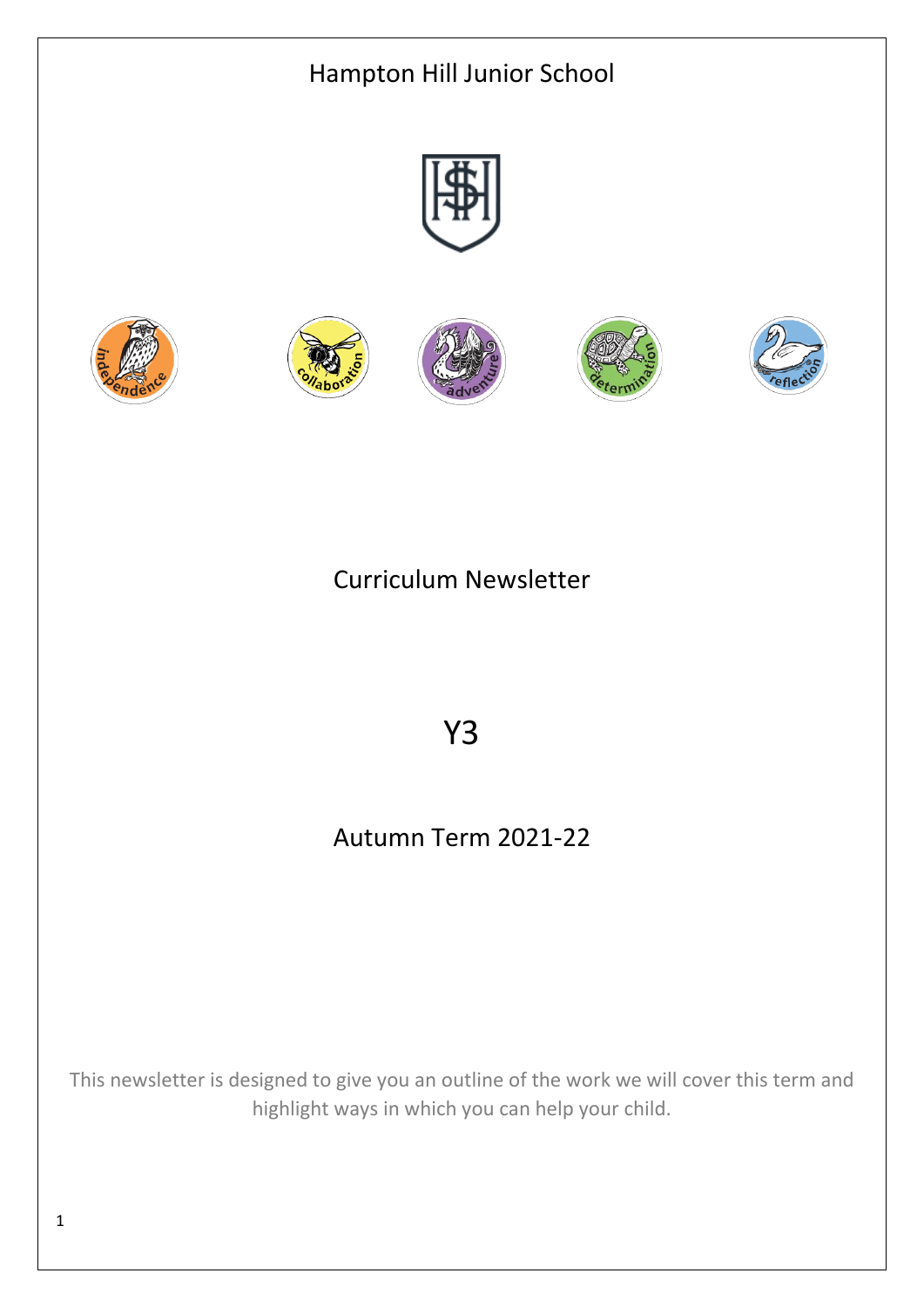# Dear Parents/ Carers

We are committed to a broad and balanced curriculum. We hope you find this information useful. The year has begun with a fantastic atmosphere amongst our pupils. They have come in already with a cando attitude, looking smart and with the correct equipment for learning. Thank you for helping us with this, it really does make a difference to their commitment to their work.

- Learning behaviour focus for this term: Independence and Collaboration
- Trips/ costings planned for this term: Roman Day .Estimated cost £6 with letter to follow.
- PE KIT days: Monday & Friday 3CF and 3W. Monday & Thursday 3R Please ensure your child comes to school in their PE kit.
- Green Mile Day: Wednesday
- Home School Diaries need to be in school: Everyday

#### **KEY Y3 DATES THIS TERM:**

| <b>DATE</b>               | <b>EVENT</b>                                |
|---------------------------|---------------------------------------------|
| <b>SEPTEMBER</b>          |                                             |
| Monday 13th               | Roald Dahl Day                              |
| Friday 17th               | PTA Fun Run Bushy Park - everyone invited   |
| Monday 20th               | Individual/ sibling photos + Staff          |
| Friday 24th               | <b>MP Munira Wilson visit</b>               |
| <b>OCTOBER</b>            |                                             |
| Friday $1st$              | <b>Black History Month</b>                  |
| Tuesday 5 <sup>th</sup>   | <b>Harvest Festival Assembly</b>            |
| Tuesday 12th              | <b>Parent Consultations</b>                 |
| Thursday 14th             | <b>Parent Consultations</b>                 |
| Friday 22nd               | Roman Day                                   |
| Monday 25th - Friday 29th | <b>HALF TERM BREAK</b>                      |
| <b>NOVEMBER</b>           |                                             |
| Monday 1st                | <b>INSET DAY</b>                            |
| Tuesday 2 <sup>nd</sup>   | Flu Nasal Spray                             |
| Thursday 11th             | Remembrance Day                             |
| Friday 12th               | Children in Need                            |
| Wednesday 17th            | Girls Football tournament                   |
| Friday 26th               | Hampton Hill Parade                         |
| <b>DECEMBER</b>           |                                             |
| Thursday 9th              | Christmas Lunch                             |
| Mon 13th                  | Lower school parties (PM)                   |
| Friday 17th               | Mance Productions Panto//End of Term 1.45pm |
|                           |                                             |

(Further dates are likely to be added and will forwarded accordingly. Please check the newsletter and Parenthub to keep updated. Please note that all swimming lessons will be in the Summer Term)